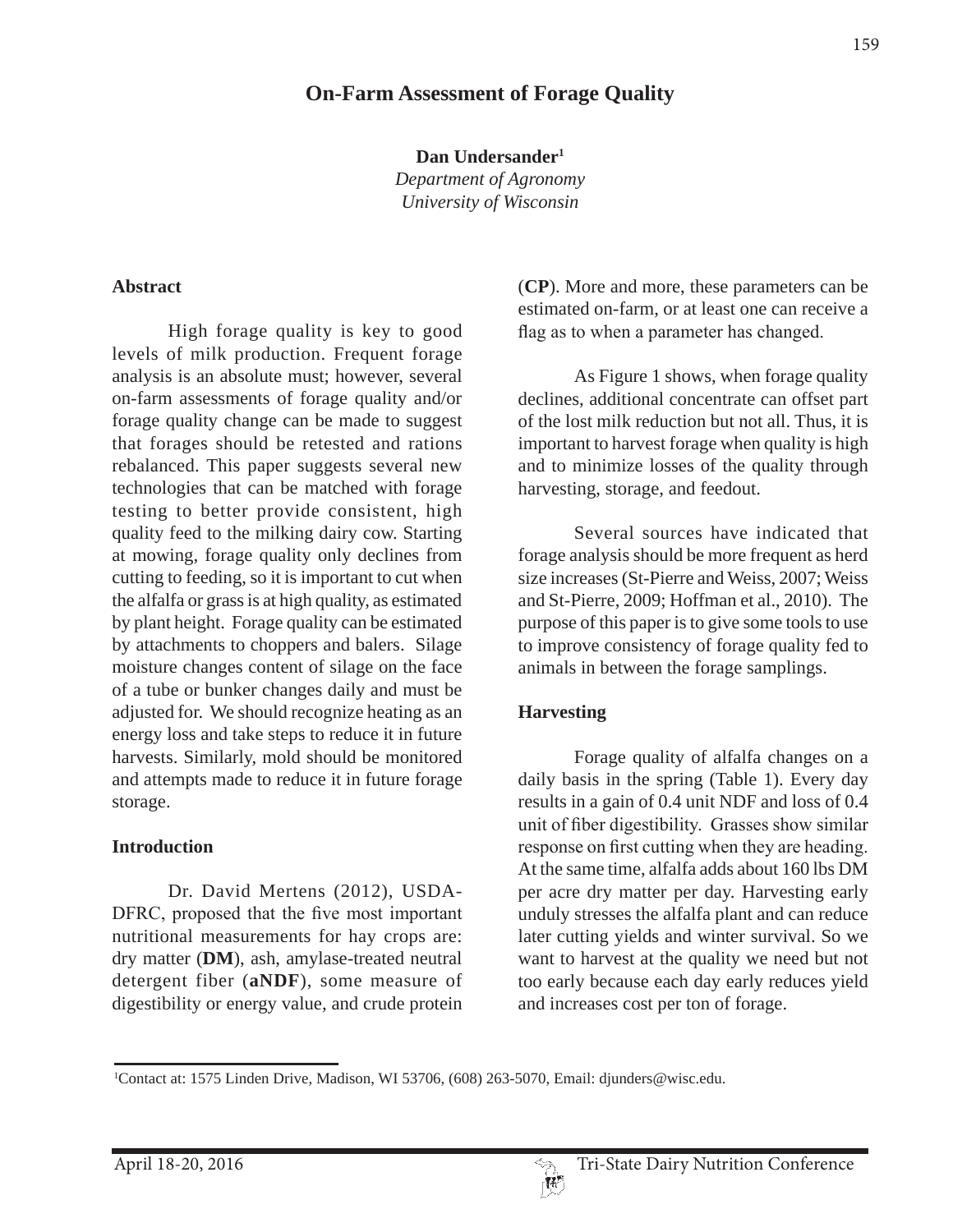Figure 2 shows that the rate of forage quality change is at a constant rate around harvest, but the lines have different intercepts. So that, for example, if one wanted to harvest at 180 relative feed value (**RFV**), there was almost a two week difference reaching this quality among years. Thus, calendar date is not a good indicator of when to start first cutting. Maturity stage is not a good indicator on first cutting since plants often do not flower normally. Similarly, some have recommended a Growing Degree Day model for determining when to harvest, while this may work at some sites, it is no better than calendar date over the wide range of conditions in the Midwest.

A method that has proven to have great utility is to measure plant height and harvest accordingly (Sulc et al., 1997).This makes biological sense given that the percentage stem increases as plants get taller and stems are lower in quality than leaves. The recommendation would be to harvest alfalfa at 28 inches or bud stage, whichever comes first, for dairy cattle or 32 inches or early flower for growing animals and beef cattle. Second and later harvests can be at 28 to 30 days for dairy cattle, which is normally about bud stage. Note that these recommendations are assuming that there will be a 10% quality loss from the standing to harvested forage.

Near infrared reflectance (**NIR**) equipment is available on some choppers for measuring forage quality. The moisture measurement is strongest and can indicate whether or not the forage is in the appropriate moisture range for harvesting. Protein and fiber measurements need to be validated by post-harvest sampling but can be an indication of quality change and possibly be used for inventorying heifer/dry cow vs lactating cow feed. Some systems are also moving towards yield estimates which would allow stand

determinations and site-specific applications of fertilizer, etc.

Attachments for balers are also getting much more sophisticated. Units are available that will monitor the moisture content of the forage going into the bale. Some units will adjust preservative application accordingly, since the amount of preservative needed is directly related to the moisture content of the hay being baled. This kind of attachment can be particularly valuable if fields are disuniform so that moisture content varies across the field. One company makes an attachment that will mark wet bales with spray so that they can be readily sorted and handled separately from dryer bales. Several companies have attachments that are estimating forage quality of hay in the bale and printing an RFID tag with quality information so that high quality bales can be separated from lower quality bales when removing them from the field.

### **Leafiness**

We all know that leafier forage is higher quality. However, few realize the extent to which this is true. Figure 3 is from a study done in MN, PA and WI in 2015. About 71% of the change in forage quality was due to changes in leaf content. This huge quality effect suggests two things:

- 1. Any movement of forage during the harvesting process results in leaf loss, which is both a dry matter, and especially, a forage quality loss. Therefore, move the forage as little as possible between mowing and harvesting.
- 2. Any change in leafiness during feedout should be a red flag that the quality of the forage has changed. The forage should be sampled, analyzed, and the ration rebalanced.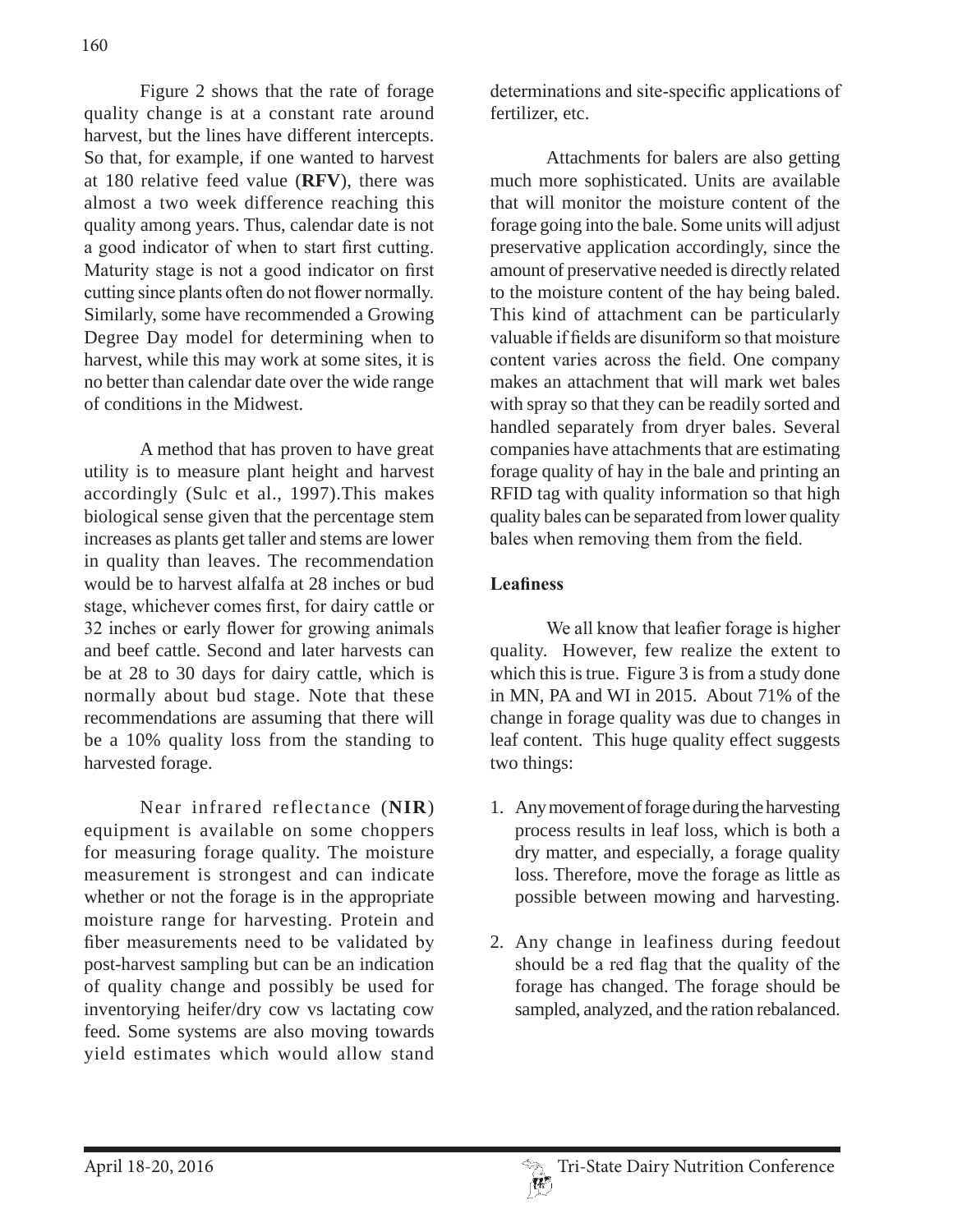Also, beware of leaf drop prior to mowing. This can be significant in cool and wet conditions that are conducive to growth of fungi on the leaf that can cause leaf drop. If you are seeing high amounts of leaves on the ground when mowing, consider applying a fungicide 3 weeks prior to harvest to reduce the leaf diseases.

#### **Monitor Moisture**

Figure 4 shows the variation in DM content of alfalfa haylage in a bunker at the USDA Prairie du Sac Research Station over time. Five samples were taken in an 'X' pattern across the face each day and averaged. The pattern of DM obviously reflects the rainfall pattern. Generally, a front comes through every 3 to 4 days, usually with rain, but not always. Haylage generally dried after rains the first of August and again after Sept 8, during which dry periods occurred. The important thing to notice is that DM could vary from 30 to 45% over a two week period. If the amount added to the TMR did not reflect the moisture change, then cattle were likely receiving less DM (or more) than expected.

Moisture can be determined quickly by taking a sample and microwave drying it. The sample must be dried 3 min., stirred, dried 3 min. again, stirred, and then dried at 1 min. intervals and weighed until no weight loss occurs. This is reasonably quick, but will generally take about half an hour time.

Another method is the Koster Moisture Tester, where the sample is put into a pan and heat from an infrared light blown through it. This system has the advantage of the operator being able to start the drying and do some other work while the sample is drying. Figure 5 shows an inexpensive DM tester than can be made on the farm: Simply take a piece of PVC pipe, cut a hole in to insert a hair dryer and then set the sample on top in a colander or pan with screened bottom.

Instrumentation is being developed that will mount the NIR scanner on a loader and moisture can be read as the forage is dumped into the TMR mixer. Some TMR mixers are also made with moisture sensors.

### **Heating/Mold Losses**

Heating should be recognized as a loss of energy for animals being fed since it represents plant enzymes or microbes breaking down starch and sugars and releasing heat and  $CO<sub>2</sub>$ . Heating can be monitored in a bunker or tube by feel. Heating will occur because of several (mis)management practices. The most common causes of heating are:

- 1. Less than desired packing density. We recommend a packing density of 45 lbs silage per  $ft^3$ . At this density, there is still 40% pore space; lesser density means air will move in faster and farther to initiate mold grow.
- 2. Feeding too little off the face. At 45 lbs silage per  $ft^3$ , we would expect air to move in 30 inches from the face. Thus, the recommendation is to remove 1 ft/day from the face so silage is only exposed to air 2.5 days before being fed.

If excessive heating occurs in bunkers or tubes, it might be worthwhile to consider management changes for the next harvest period. It might also be worthwhile to consider adding *Lactobacillus buchneri* or some other acetic acid producing bacteria as an inoculant when the forage is ensiled as acetic acid reduces microbial growth and heating.

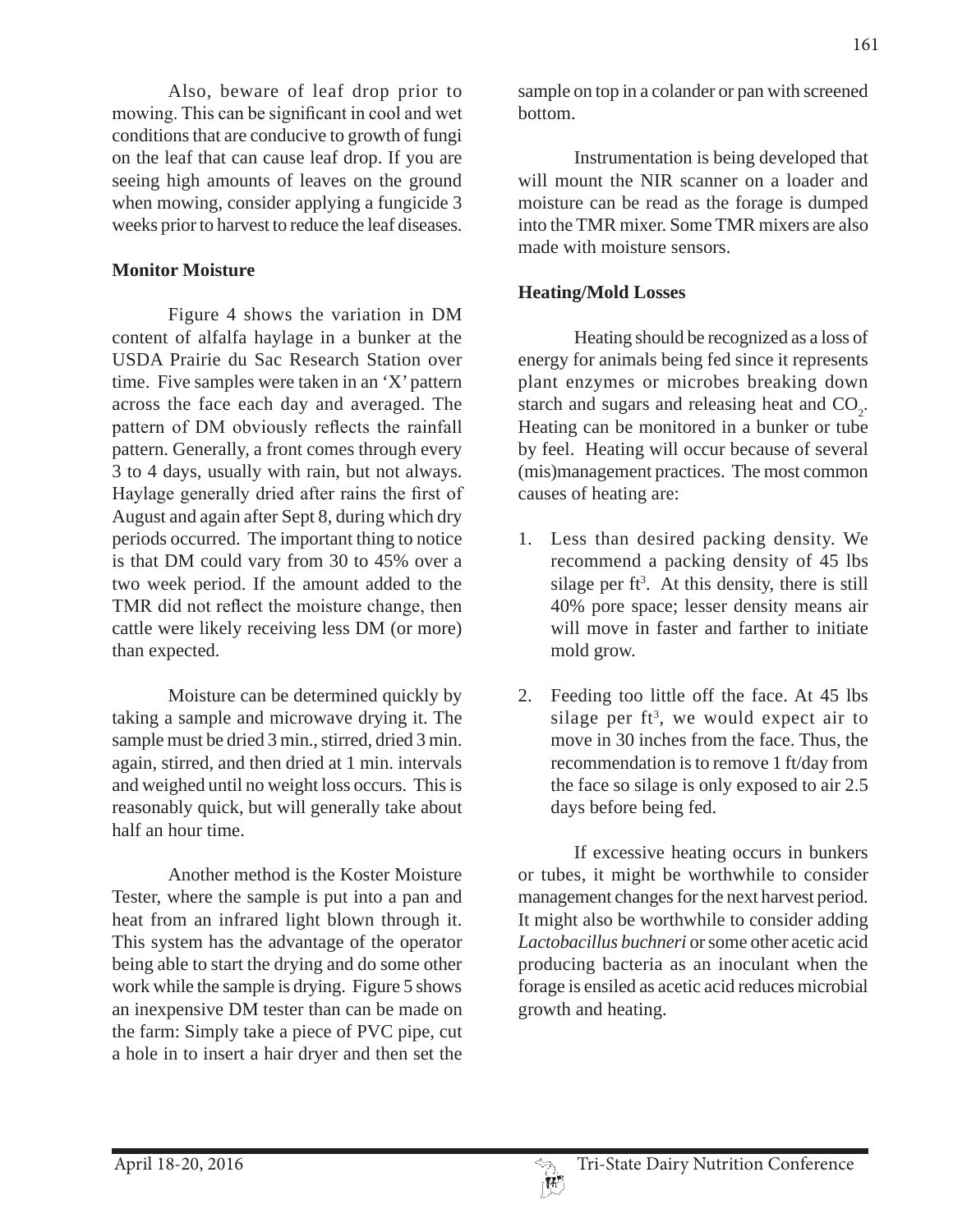Heating can also occur in wet hay. If harvesting hay above 16% moisture in large square or round bales, consider using a preservative to minimize the heating loss. Other considerations are to make smaller bales of the wet hay (to increase surface area to volume and allow more heat exchange) and leave bales separate for two weeks. Another option is to wrap the bales in plastic. Wrapping in at least 6 layers of plastic within 24 hours of baling wet hay will reduce heating.

### **Conclusions**

Forage should be sampled frequently on a farm for analysis. However, more and more of the needed parameters can be estimated on-farm, or at least one can receive a flag as to when a parameter has changed. In addition, analyzing on farm can help develop good management for high quality forage. Harvesting forage when quality is high and minimizing leaf loss during harvest is the first step to high quality forage in the tube or bunker. In addition, monitoring moisture at feedout can assure that cows are getting the DM that they need. Heating is an energy loss to the cattle we are feeding and should be studied to determine how to minimize now and prevent in the future.

## **References**

Hoffman, P., R. Shaver, and P. Dyk. 2010. Forage sampling frequency as influenced by dairy herd size. Focus on Forage http://fyi.uwex.edu/ forage/. University of Wisconsin.

Mertens, D.R. 2012. What are the five most important things to measure in hay crops? Proceedings, 2011 Western Alfalfa & Forage Conference, Las Vegas, NV, 11-13 December, 2011. http://alfalfa.ucdavis.edu/

St-Pierre, N., and W.P. Weiss. 2007. Understanding feed analysis variation and minimizing its impact on ration formulation. Proc. Cornell Nutr. Conf. Syracuse, NY.

Sulc, R.M., K.A. Albrecht, J.H. Cherney, M.H. Hall, S.C. Mueller, and S.B. Orloff. 1997. Field testing a rapid method for estimating alfalfa quality. Agron. J. 89:952-957.

Weiss, W.P., and N. St-Pierre. 2009. Impact and management of variability in feed and diet composition. Proc. Tri-State Nutr. Conf. Ft. Wayne, IN. The Ohio State University, Columbus.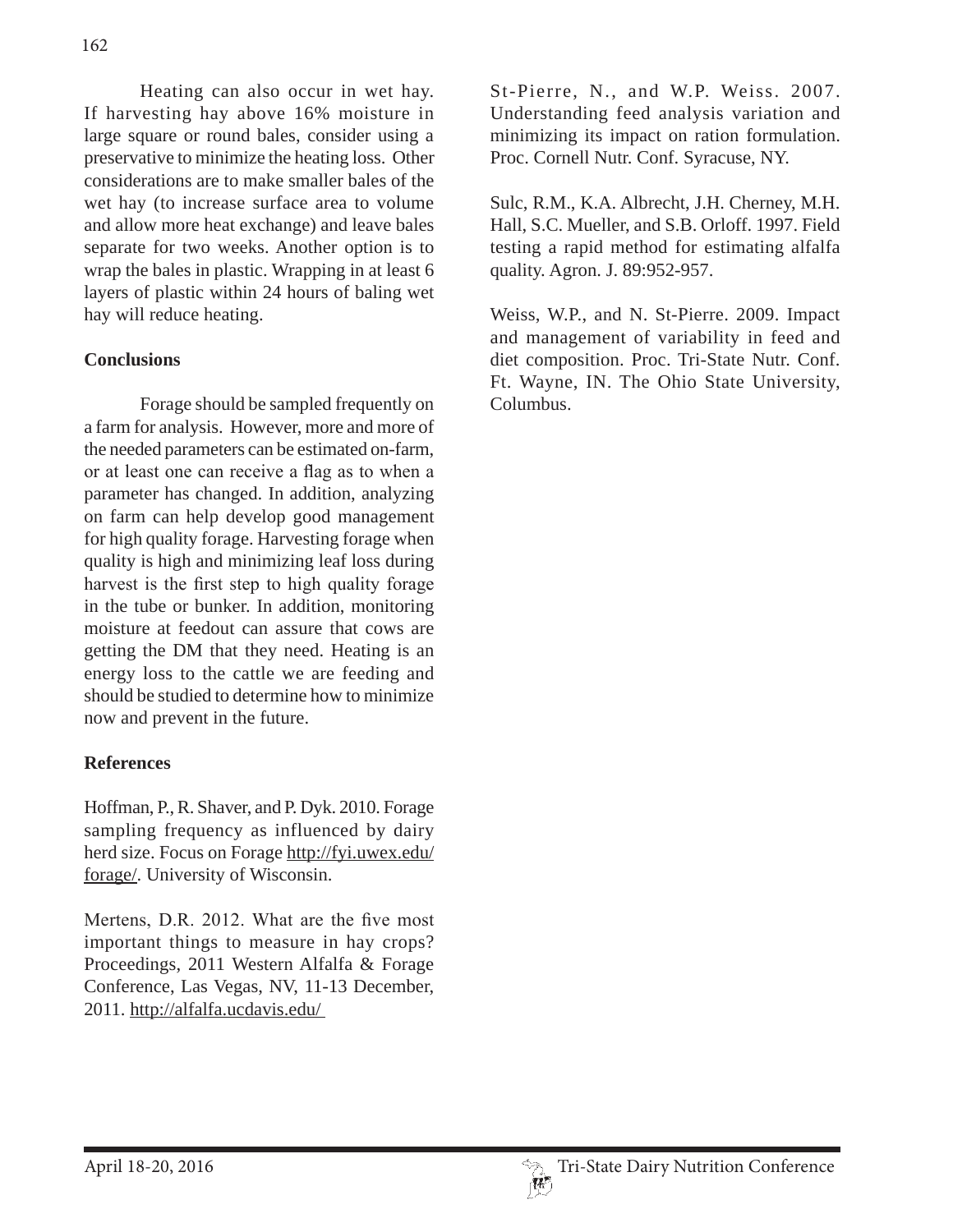| Component                                       | Mean    |  |
|-------------------------------------------------|---------|--|
| Crude protein, % of DM                          | $-0.25$ |  |
| Acid detergent fiber, % of DM                   | 0.36    |  |
| Neutral detergent fiber, % of DM                | 0.43    |  |
| Neutral detergent fiber digestibility, % of NDF | $-0.43$ |  |
| RFV, points                                     | $-2.9$  |  |
| RFQ, points                                     | $-3.6$  |  |

Table 1. Rate of alfalfa forage quality change per day.<sup>1,2</sup>

1 Undersander, 2009 unpublished.

 ${}^{2}$ RFV = relative feed value and RFQ = relative forage quality.



Figure 1. Effect of forage quality on 4% fat-corrected milk production at three concentrate levels.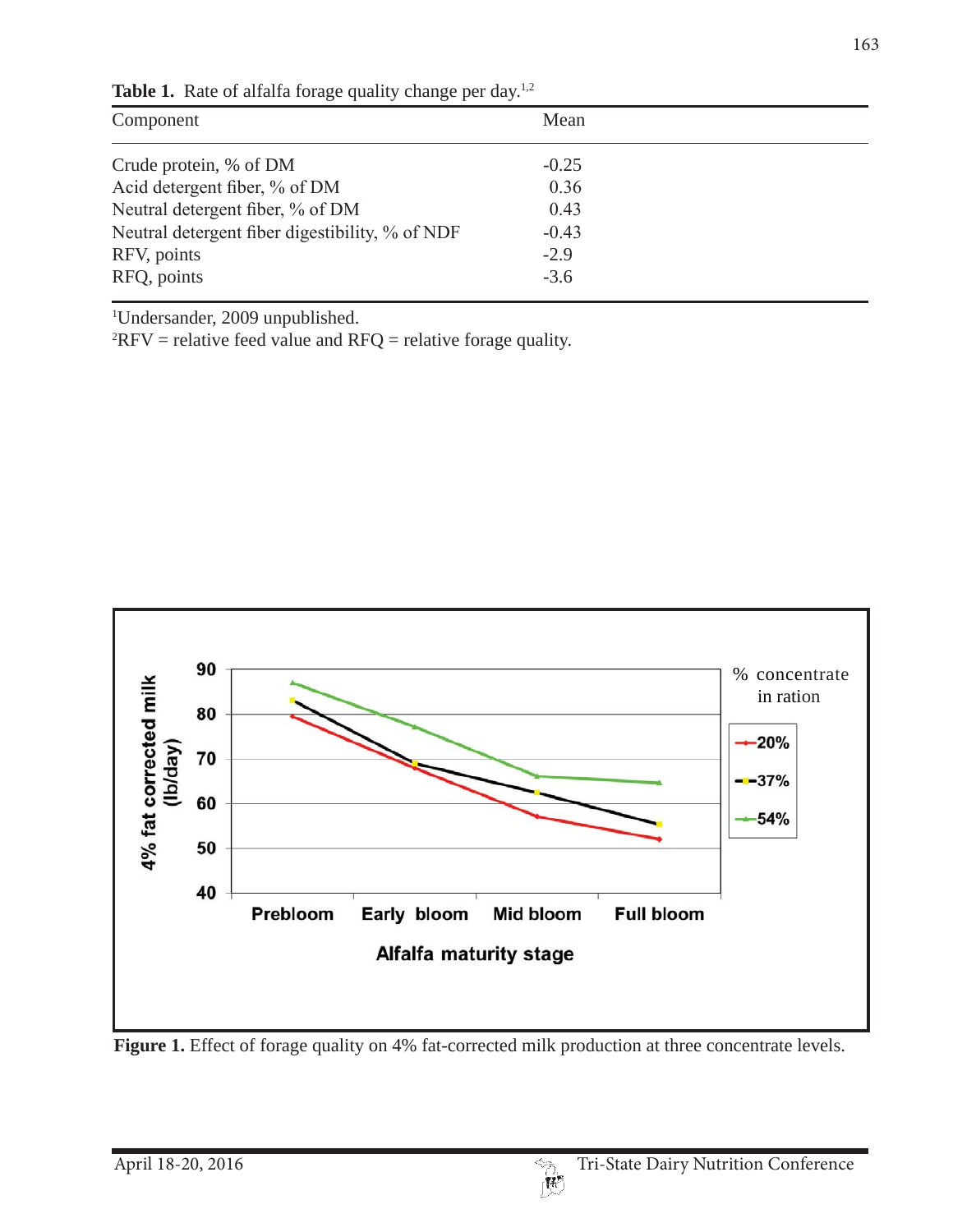

**Figure 2.** Rate of forage quality (RFV = Relative Feed Value) change per day in Wisconsin.



Figure 3. Effect of leaf percentage on forage quality.